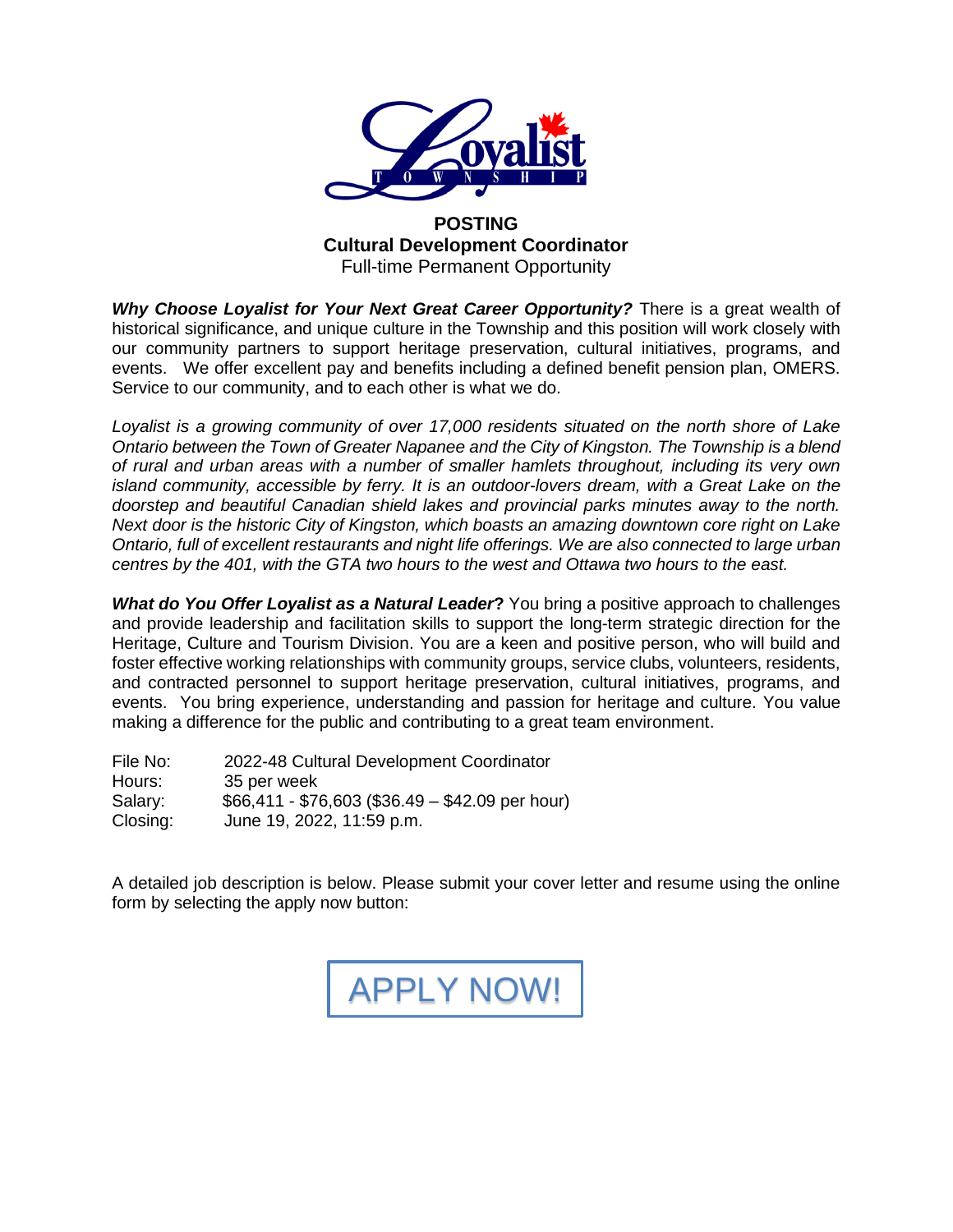

**POSITION TITLE: CULTURAL DEVELOPMENT COORDINATOR DEPARTMENT: COMMUNITY & CUSTOMER SERVICES REPORTS TO: MANAGER OF HERITAGE, CULTURE AND TOURISM CATEGORY: PERMANENT FULL-TIME UPDATED: MAY 2022**

### **POSITION SUMMARY:**

This role is an integral part of service delivery to the residents of Loyalist Township and contributes to the achievement of our Strategic Plan, within applicable Council resolutions, bylaws, and other legal frameworks.

In collaboration with the Manager of Heritage, Culture and Tourism, the Coordinator provides leadership and facilitation to support long-term strategic direction for the Heritage, Culture and Tourism Division. The position ensures a high level of customer satisfaction and collaborates with community groups, service clubs, volunteers, residents, and contracted personnel to support heritage preservation, cultural initiatives, programs, and events. This includes working with colleagues to effectively plan, promote and implement various community events and heritage programming for both residents and visitors. The Coordinator supports cost-effective financial and operational planning and investigates grant opportunities that support heritage, culture and tourism development.

#### **MINIMUM QUALIFICATIONS:**

- Knowledge and skill generally associated with the completion of a post-secondary diploma in any of the following areas: Cultural Studies, Cultural Development, Museum Studies, Heritage, History, Event Management, or related field. A university degree in any of these areas would be considered an asset.
- Minimum three (3) years related work experience.
- Experience in a municipal environment, event management and project management would be considered an asset.
- Sound knowledge of policies, issues, trends, and best practices related to cultural planning and heritage development.
- Proficiency in Microsoft Office and related software.
- Experience working with relevant legislation and policy frameworks such as the Ontario Heritage Act, the Planning Act, the Ontario Environmental Assessment Act.
- Required to possess and maintain valid Class "G" driver's license with a satisfactory driving record and have access to reliable personal transportation for corporate use.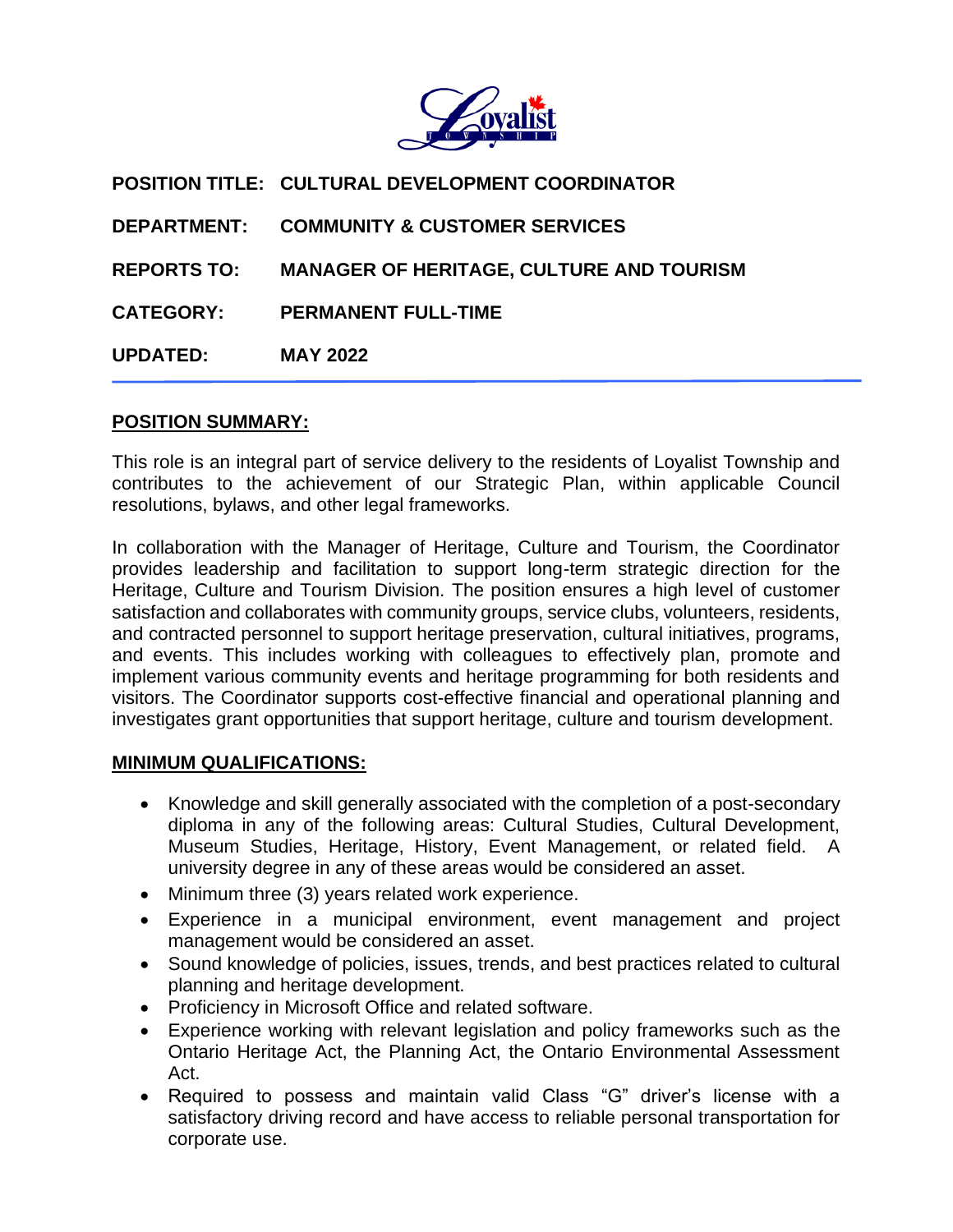### **SKILLS, ABILITIES, AND KNOWLEDGE REQUIRED:**

- Understanding of the dynamics of a political organization and the importance of confidentiality, while navigating politically sensitive solutions.
- Excellent communication (written/verbal), report writing and presentation skills, as well as strong interpersonal skills that support internal and external collaborations.
- The ability to adapt and effectively handle multiple demands and conflicting priorities.
- Highly self-motivated with an ability to work both independently, and in a team environment.
- Strong organizational, time management, leadership, decision-making and problem-solving skills.
- Strong research and analytical abilities.
- Superior ability to make accurate and timely decisions.
- Demonstrated experience in media relations and marketing.
- Working knowledge of budgeting and financial management.
- Computer proficiency in a variety of applications including PastPerfect collections management software, expertise with social media platforms, and knowledge of CityWide software would be considered an asset.
- Familiarity with community based strategic planning; and
- Strong familiarity with non-profit sector; service clubs and volunteer agencies.

# **DUTIES AND RESPONSIBILITIES:**

- Foster cultural and community development, build relationships, and promote heritage, culture and tourism services with local organizations and the community.
- Support the development, implementation and maintenance of Heritage, Culture and Tourism related Strategies and Action Plans.
- Develop procedures and processes to improve efficiencies related to the division.
- Research grant opportunities and work with funding agencies on grant programs.
- Collaborate with various Township departments and divisions to effectively plan and implement corporate events and programs.
- Develop and implement effective community engagement strategies.
- Attend committee meetings and provide administrative support as required.
- Analyze demographic trends and community needs in order to develop and implement new and creative events and programming.
- Serve as a liaison and resource person to promote the Township as a venue for potential new events and act as the liaison to support event planning and related requirements.
- Assist with the development and implementation of marketing initiatives, promotional and print materials in partnership with the Corporate Communications team.
- Assist with the development of sponsorship packages and opportunities.
- Recruit, train and supervise part-time staff and volunteers.